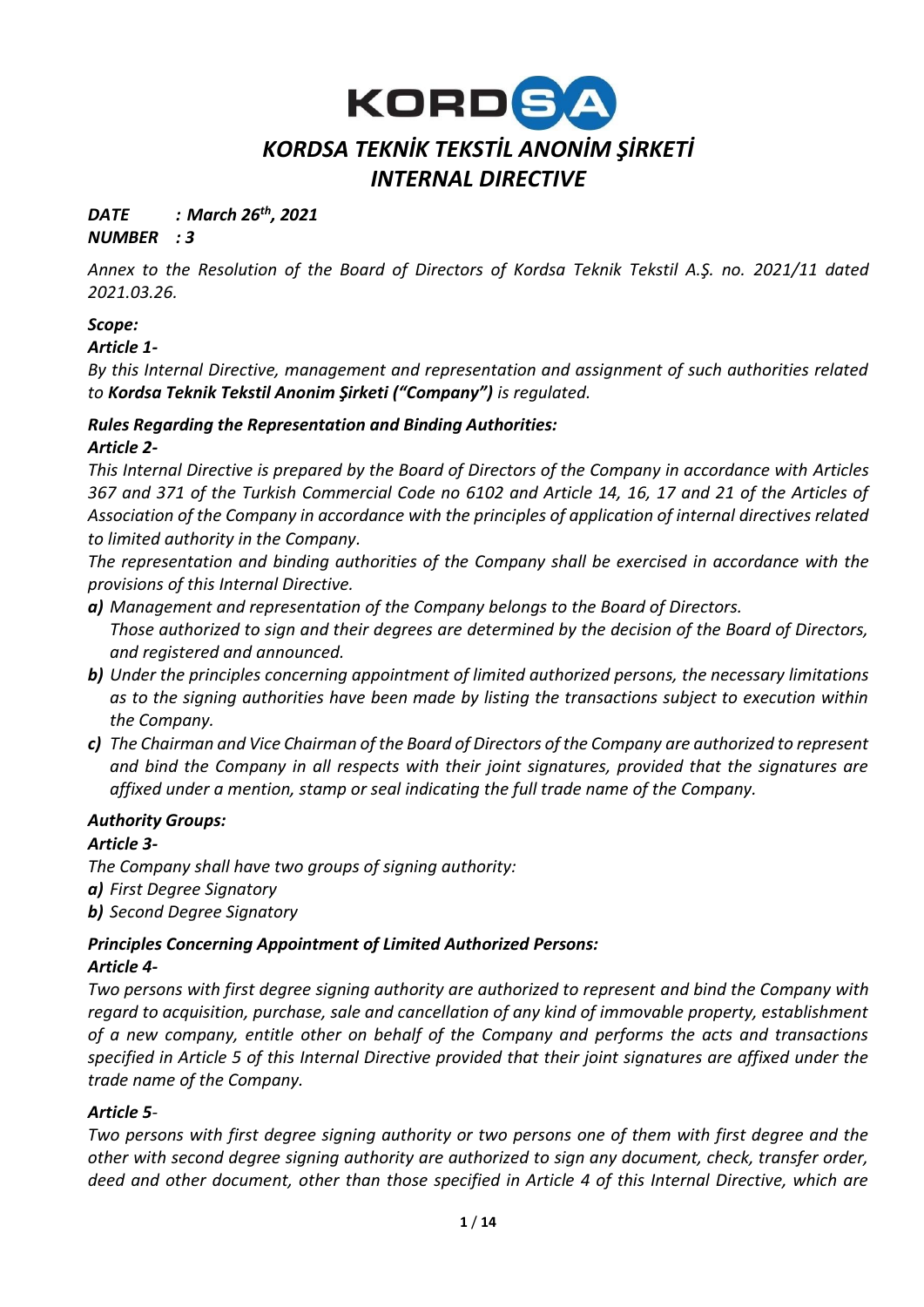*issued and signed by our Company ex-officio and which put our Company under liability; and to put our Company under right and liability in every respect; in addition, to represent and bind the Company in all acts and transactions to be performed before the Central Registry Agency Inc. without any limitation of value, provided that their joint signatures are affixed under the trade name of the Company.* 

#### *Article 6-*

*The joint signatures of any two persons with first or second degree signing authority are sufficient for other transactions and communications other than those specified in Articles 4 and 5 of this Internal Directive and which do not put our Company under liability.* 

#### *Acceptance of the Internal Directive and Amendments: Article 7-*

*This Internal Directive regulating the representation and binding of the Company and the Board of Directors and Executive Committee Internal Directive, which is an annex to this Internal Directive shall enter into force on the date of registration and shall stay in force until it is amended or abolished by the Board of Directors.*

*Annex: Board Of Directors And Executive Committee Internal Directive.*

# *KORDSA TEKNİK TEKSTİL ANONİM ŞİRKETİ BOARD OF DIRECTORS AND EXECUTIVE COMMITTEE INTERNAL DIRECTIVE*

# *A. BOARD OF DIRECTORS*

# *Article 1 : Establishment and Formation of the Board of Directors*

*All business, and affairs of the Company are carried out by the Board of Directors established in accordance with articles 14, 15, 16, 17, 18, 19 and 21 of the articles of association and within the framework of the relevant provisions of the Turkish Commercial Code, through the Executive Committee formed and established in accordance with this internal directive, providing that the duties and powers listed in article 375 of the Turkish Commercial Code are reserved to and shall remain under the responsibility of the Board of Directors.* 

# *Article 2 : Function of the Board of Directors*

*The Board of Directors sets the right strategy, defines the company's strategic goals, and oversees the performance of the Executive Committee and the management for the purpose of development within the framework of the company's mission and vision.* 

*The Board of Directors ensures that the company operates in a sustainable manner within the framework of the company's corporate governance principles.* 

*The Board of Directors oversees the compliance of the company's activities with the legislation, articles of association, internal regulations and established policies.* 

# *Article 3 : Operating Principles of the Board of Directors*

*The Board of Directors conducts its activities in a transparent, accountable, fair and responsible manner. The Board of Directors plays a leading role in the maintenance of effective communication between the company and the shareholders, and the settlement and resolution of disputes likely to arise.* 

*While fulfilling its duties, the Board of Directors is obliged to show utmost attention, care and diligence:* 

- *to the Turkish Commercial Code;*
- *to the Capital Markets Law;*
- *to the provisions of the Company's articles of association;*
- *to the general directives and decisions of the Board of Directors; and*
- *to the principles specified in this Internal Directive.*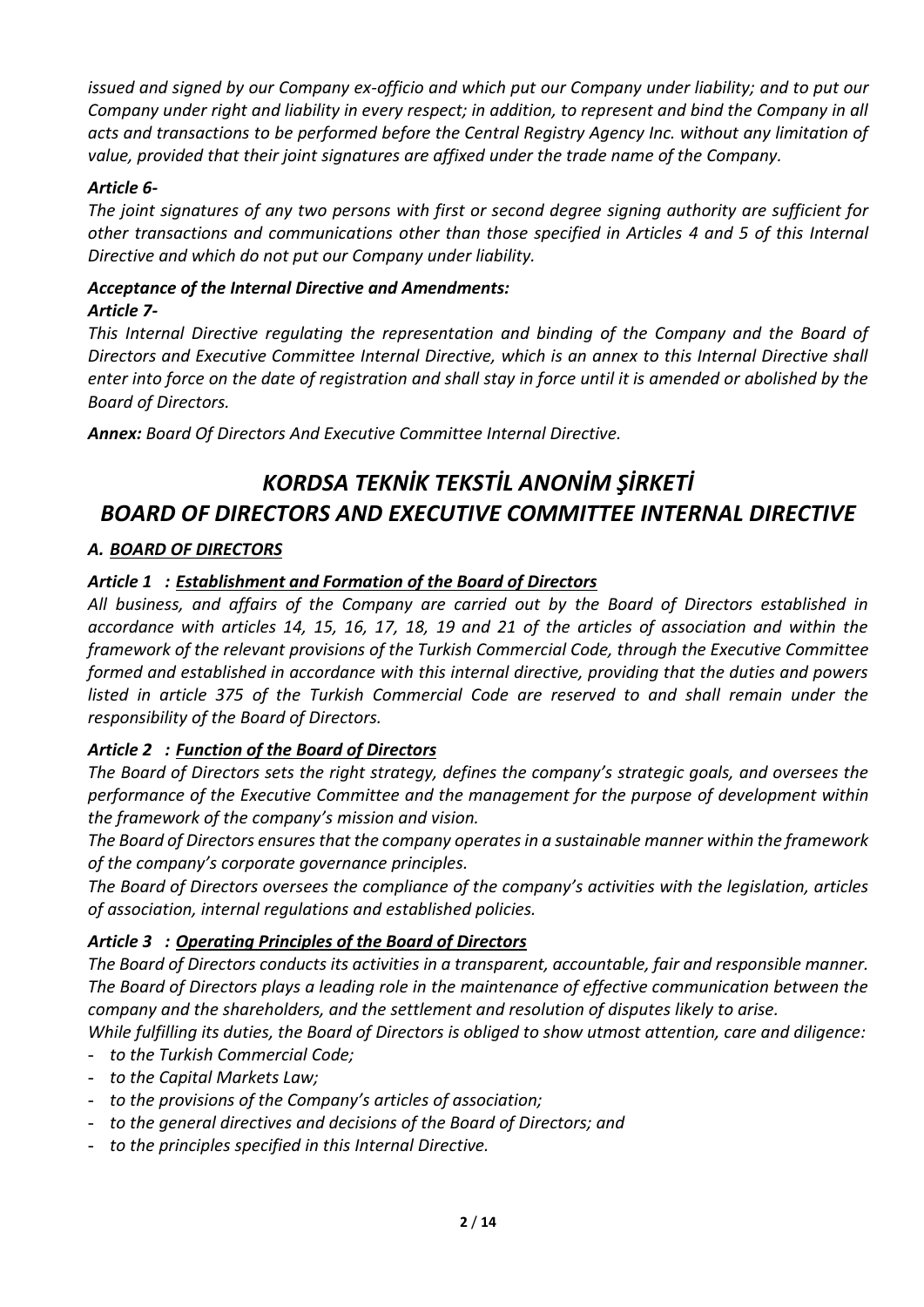# *Article 4 : Termination (Vacancy) of Membership*

*In case a vacancy occurs in the Board of Directors due to death, resignation, or other reasons, the other members shall elect a new member in line with the provision of articles 14 and 22 of the articles of association and article 363 of the Turkish Commercial Code. This election is submitted for approval at the first general assembly meeting. The member elected as such shall serve until the end of the term of office of the member replaced.* 

#### *Article 5 : Chairmanship*

*The members of the Board of Directors shall elect a chairman and a vice chairman among themselves at their first meeting to be held following each ordinary or extraordinary General Assembly meeting where the Board of Directors is formed.* 

# *Article 6 : Responsibilities of the Chairman of the Board of Directors*

- *1. To fulfil the duties assigned to the Board Chairman under the Turkish Commercial Code and the Articles of Association*
- *2. To manage and to determine the date and agenda of the meetings of the Board of Directors*
- *3. To ensure that the members of the Board of Directors have timely access to accurate, straightforward and clear information (The members of the Board of Directors may request information from the Chairman of the Board of Directors other than those related with the meetings of the Board of Directors.)*
- *4. To establish effective communication with shareholders and to raise awareness among the members of the Board of Directors on the expectations of key shareholder groups*
- *5. To prepare a realistic time schedule for the meetings of the Board of Directors, to allow for discussion of important issues sufficiently, to ensure that particularly non-executive members are not obliged to make a decision without having the opportunity to make a sufficient evaluation; and to organize pre-meeting discussions to that effect, if necessary*
- *6. To lead the preparation of a compliance program allowing the new members of the Board of Directors to get prepared for their duties at an adequate level*
- *7. To ensure that the individual performance of the members of the Board of Directors, the general performance of the Board of Directors and the performance of committees are absolutely assessed at least once a year*
- *8. To ensure active participation of all members of the Board of Directors in the meetings of the Board of Directors*
- *9. To coordinate the communications between the members of the Board of Directors and the senior management of the Company*
- *10. To ensure the establishment of an effective Board of Directors' structure with mutually complementary properties, and to lead the changes to that effect, and to lead the appointment of new Members of the Board of Directors with the approval of the Board of Directors and shareholders*
- *11. To ensure that the Company displays the highest level of compliance with corporate governance principles and statutory legislation*
- *12. To monitor the enforcement of the resolutions of the Board of Directors*
- *13. To establish a close relationship with the General Manager of the Company and to support and lead him while respecting his executive power and authorities*
- *14. To demonstrate a consistent leadership by representing the Company and taking account of the expectations of shareholders.*

#### *Article 7 : Principles and Procedures for Board of Directors Meetings*

*1. The meetings of the Board of Directors shall be held upon the call of the Chairman or Vice Chairman as and when required by the company affairs. The date and agenda of the meeting shall be determined by the Chairman or Vice Chairman. It is required that the Board of Directors must convene at least four times a year. The meetings may be held at the company's head office or at any*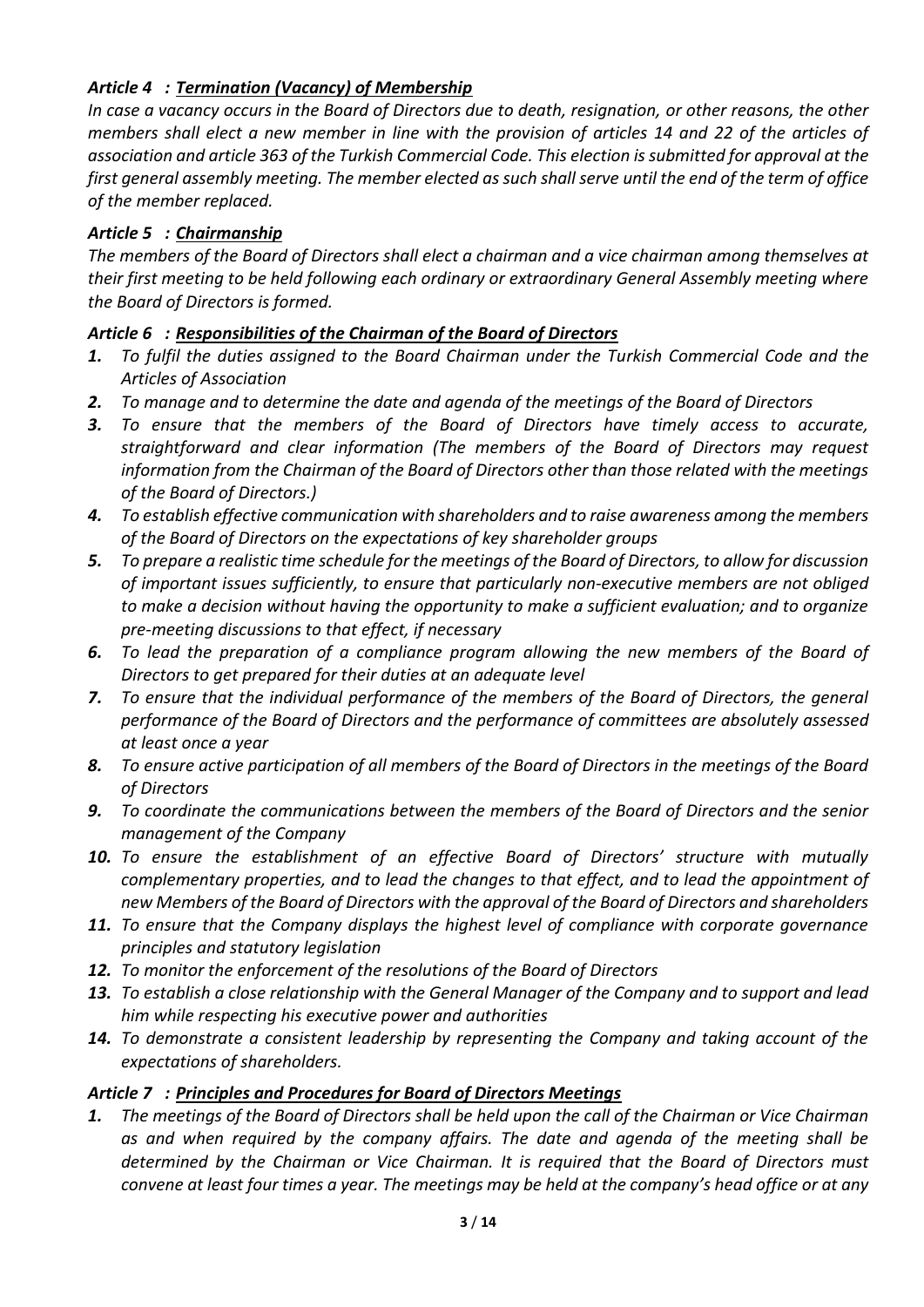*other convenient place in Turkey or a foreign country in accordance with the provisions of the Turkish Commercial Code and the Capital Markets Law.* 

- *2. Each member shall be invited to the Board of Directors' meeting via electronic mail, registered letter or signed fax message at least 7 days before the meeting day. The agenda of the meeting shall be added to such notice of meeting.*
- *3. If a call for a meeting is not made by the Chairman or Vice Chairman upon the written request by any of the members of the Board of Directors, members are individually entitled to call the Board of Directors for a meeting on their own.*
- *4. It is not necessary to comply with the notice periods for a call for meeting in case of urgencies.*
- *5. The provisions of the Turkish Commercial Code and the Capital Markets Legislation shall apply for meeting and decision quorums in the meetings of the Board of Directors.*
- *6. Unless one of the members requests for discussion in a meeting, the resolutions of the Board of Directors may also be taken by collecting the written approvals of, at least, the majority of the full number of members in response to the written proposal made by any of the members to all members in relation to a specific issue pursuant to Article 390(4) of the Turkish Commercial Code. The Chairman of the Board of Directors ensures that the proposal is firstly subjected to due legal review. The validity of the decision is subject to the condition that it is expressed in writing and signed duly.*
- *7. Each meeting shall have an agenda that has been previously legally reviewed and duly approved. No issues beyond the scope of such agenda may be discussed at the meetings. It is also separately indicated on the agenda which issues, if any, are subject to the prohibition of discussion and participation in voting and for which members such prohibition applies. In case of any situation creating uncertainty about the prohibition of discussion or participation in voting, the relevant situation shall be discussed with priority and resolved by voting in accordance with the procedure specified herein.*
- *8. A member of the Board of Directors may neither participate in the discussions, nor vote on any issues where such member's non-company personal interests or the personal and non-company interests of one of his/her relatives up to third degree conflict with the company's interests. This prohibition shall also apply in cases where the relevant member of the Board of Directors is required not to participate in the discussions pursuant to the rule of integrity. In case of any uncertainties, the decision is taken with the majority votes of the other members of the Board of Directors. The relevant member may not participate in such voting. Even if the relevant conflict of interest is not known by the Board of Directors, the relevant member has to disclose it and comply with such prohibition.*

*The reason of the relevant member's nonparticipation in the discussion due to such prohibition and the related procedures are recorded in the resolution of the Board of Directors.* 

#### *Article 8 : Representation of the Company*

*The Board of Directors is authorized to externally represent the Company.* 

*For validity purposes, all documents to be given and the agreements to be executed by the Company should bear the signatures of two persons authorized to sign for and on behalf of the Company, which should be placed under the official trade-name of the Company.* 

*The authorized signatories and the extent of their authorization are determined, registered and announced with a resolution of the Board of Directors. The Board of Directors may delegate its power of representation to the executive members of the Board of Directors and/or to the managers that are not members of the Board of Directors pursuant to Article 370 (2) of the Turkish Commercial Code. The fee payable to such persons is approved by the Board of Directors.* 

*Unless the notarized copy of the decision showing the signatories authorized to represent the company and the form and extent of such representation authorities are registered and announced at the trade registry, the delegation of representation authority shall not be valid. The limitation of the power of representation shall not inure against bona-fide third persons; however, the registered and announced*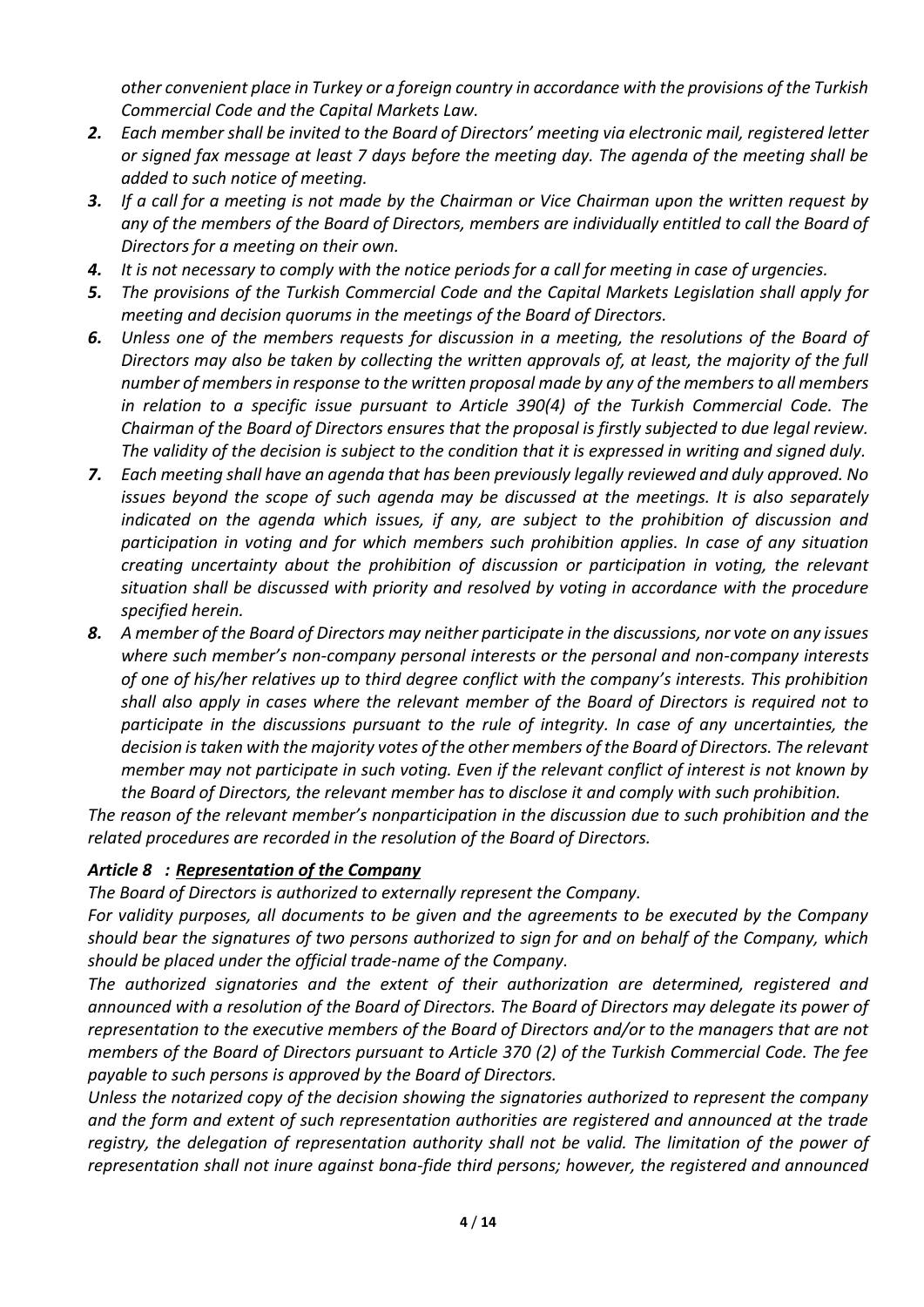*restrictions regarding the joint or exclusive exercise of the power of representation for the business and affairs of the head office or a branch are valid. The provisions of articles 371, 374, and 375 of the Turkish Commercial Code are reserved.* 

# *Article 9 : Invalid Decisions*

*It may be requested from a court to declare a decision of the Board of Directors as null and void. Especially, the decisions:*

- *a. that are contrary to the equal treatment principle;*
- *b. that neither comply with the fundamental structure of the joint-stock company, nor respect the principle of protection of capital;*
- *c. that breach particularly the inalienable rights of shareholders or restrict or complicate the exercise of such rights;*

*d. that fall within or are related to the inalienable and non-assignable powers of the other bodies are null and void.* 

# *Article 10 : Prohibition of Transaction and Competition with the Company*

*A member of the Board of Directors may not perform any transaction with the company either on their own behalf or on behalf of others without obtaining prior consent from the General Assembly.*

*The members of the Board of Directors that are not shareholders and one of the descendants or ascendants or the spouse of the Board members that are not shareholders or one of their relatives of up to third degree (including the third degree) by blood or marriage may not borrow cash from the company. One of the members of the Board of Directors may neither perform any commercial business transaction falling within the scope of the company's line of business either on their own behalf or on behalf of others, nor become an unlimited partner in a company engaged in the same type of business activities without obtaining the prior consent of the General Assembly in accordance with Articles 395 and 396 of the Turkish Commercial Code.* 

*The principles and conditions regarding the transactions that the members of the Board of Directors will undertake either among themselves or with persons, companies, or holding companies related with them must be in line with the principles and conditions generally accepted in the relevant business field. The provisions of the Turkish Commercial Code regarding the responsibilities of the members of the Board of Directors in joint stock companies are reserved.* 

# *Article 11 : Inalienable and Non-assignable Powers of the Board of Directors*

*Without prejudice to the provisions of Article 375 of the Turkish Commercial Code, the decision-making authority with respect to the issues listed below is exclusively vested in the Board of Directors:* 

- **-** *Calling the General Assembly for a meeting;*
- **-** *Year-end closing accounts to be presented to the General Assembly and the proposal regarding the usage of profit;*
- **-** *Recommendations for capital-related actions that will be presented to the General Assembly;*
- **-** *Proposals for amendments to the articles of association that will be presented to the General Assembly;*
- **-** *Appointment and dismissal of the Chief Executive Officer (CEO) and the members of the Executive Committee, and approval of the systems related to the remuneration and bonuses payable to the members of the Executive committee.*

# *B. EXECUTIVE COMMITTEE*

# *Article 12 : Formation and Duties of the Executive Committee*

*1. The Board of Directors establishes an Executive Committee that has duties, powers and authorities for all matters except for those reserved for the inalienable and non-assignable duties and powers specified in article 375 of the TCC (Turkish Commercial Code) and article 11 of this Internal Directive within the scope of article 367 of the Turkish Commercial Code. This committee comprising the*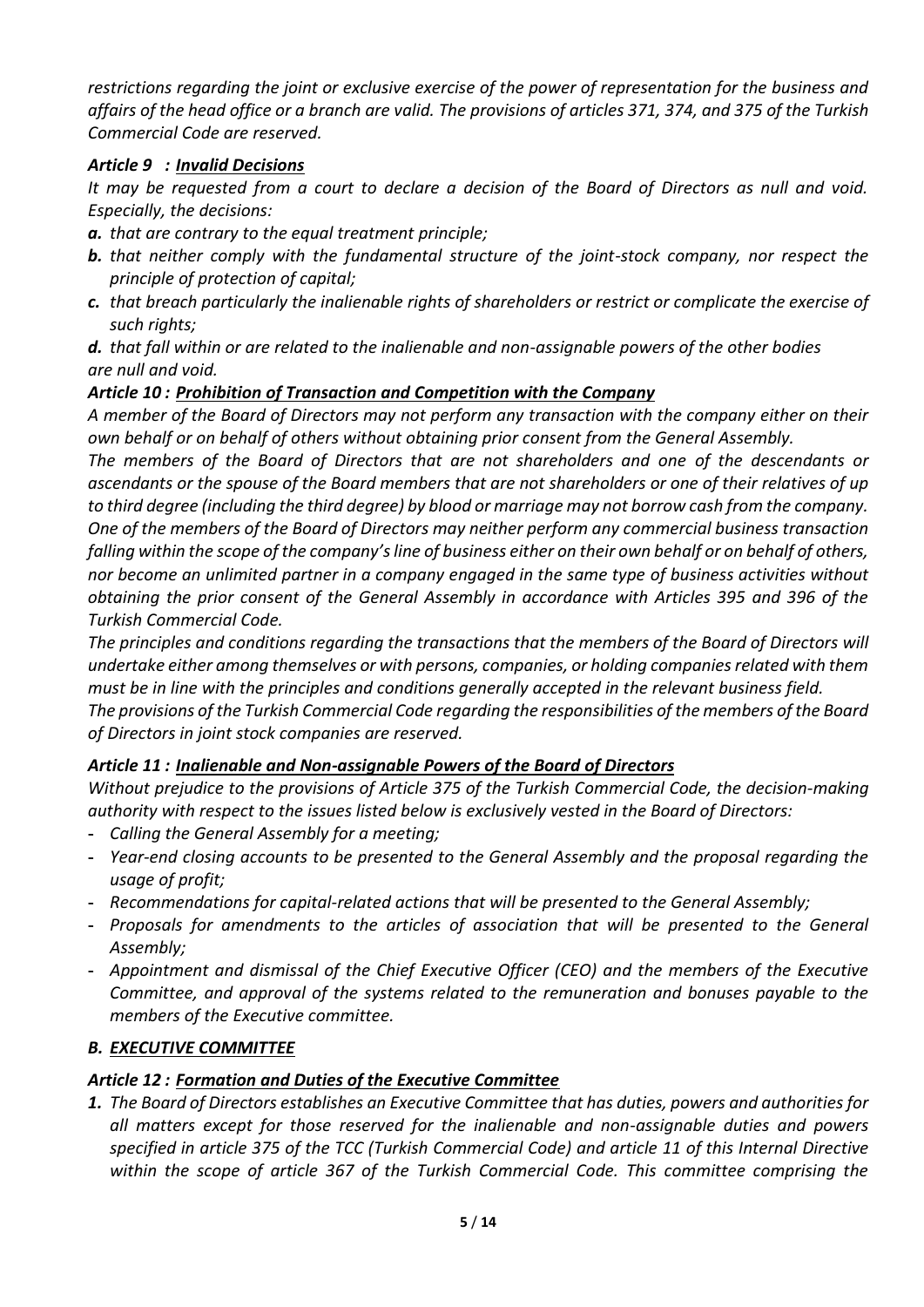*members whose individual duties and responsibilities are specified hereunder are assigned to execute all of the company affairs within the framework of the specified principles.* 

- *2. While fulfilling its duties, the Executive Committee is obliged to show utmost attention, care and diligence:* 
	- **-** *to the provisions of the relevant law;*
	- **-** *to the provisions of the company's articles of association;*
	- **-** *to the general directives and resolutions of the Board of Directors; and*
	- **-** *to the principles specified in this Directive.*
- *3. The Executive Committee is comprised of (i) General Manager (CEO), (ii) Deputy General Manager - Finance and Supply Chain, (iii) Deputy General Manager - North and South America, (iv) Deputy General Manager - Global Sales and Market Development, (v) Deputy General Manager - Asia, Pacific (APAC), (vi) Deputy General Manager - Europe, Middle East, Africa (EMEA), (vii) Deputy General Manager - Composites, (viii) Deputy General Manager - Human Resources, Legal and Information Technologies, (ix) Global Technology Director and (x) Strategy, Business Development Director and Construction Business Unit Leader. The Executive Committee is chaired by the General Manager ("Chief Executive Officer").*
- *4. The Chief Executive Officer is responsible for uniform general management of the company by the Executive Committee in line with the corporate strategic goals set by the Board of Directors and for directing and coordinating the joint business, operations and activities of the Executive Committee. In case of any excused absence of the Chief Executive Officer, his/her tasks are fulfilled by the Assistant General Manager - Finance and Supply Chain; and in case of his/her excused absence, by any other member of the Executive Committee.*
- *5. In all their decisions and activities, the members of the Executive Committee act in accordance with legal and business practices based upon individual responsibilities and mutual trust and confidence; inform each other with transparency and mutual openness; and faithfully fulfil their duties towards the Board of Directors.*
- *6. The delegated management duties of each member of the Executive Committee are specified in the attached Executive Committee Tasks Distribution Plan. Each member is personally and severally responsible for any and all decisions and actions falling within their field of duty and responsibilities. Provided that their several responsibilities remain unchanged, each member of the Executive Committee continuously reports material developments and activities in their field of duties to the Chief Executive Officer and notifies the relevant members of the Executive Committee of and coordinates the developments and activities that may affect the fields of duties of other Executive Committee members.*
- *7. The matters that are material and fundamental for the Company and that fall within the field of duties of several Executive Committee members are firstly discussed and resolved in the Executive Committee, considering the matters that are reserved to the decision-making authority of the Board of Directors. These matters include, in particular, the following:* 
	- *a. The matters required to be presented to the Board of Directors;*
	- *b. Preparation of the corporate plans that will be developed by harmonizing each business department's/division's targets, budget, balance sheet, income statement and cash flow for the following year and the planning year;*
	- *c. Preparation of the annual, semi-annual or quarterly financial statements of the Company;*
	- *d. Preparation of the Company's risk status and internal control report;*
	- *e. Material changes to be made in the business departments or organizations of the Company, and other important procedures related with recruitment, dismissal and employment of the managers up to two levels lower than the senior management;*
	- *f. Material legal and compliance issues, apart from the sharing of information on legal and compliance risks that will be regularly made every quarter;*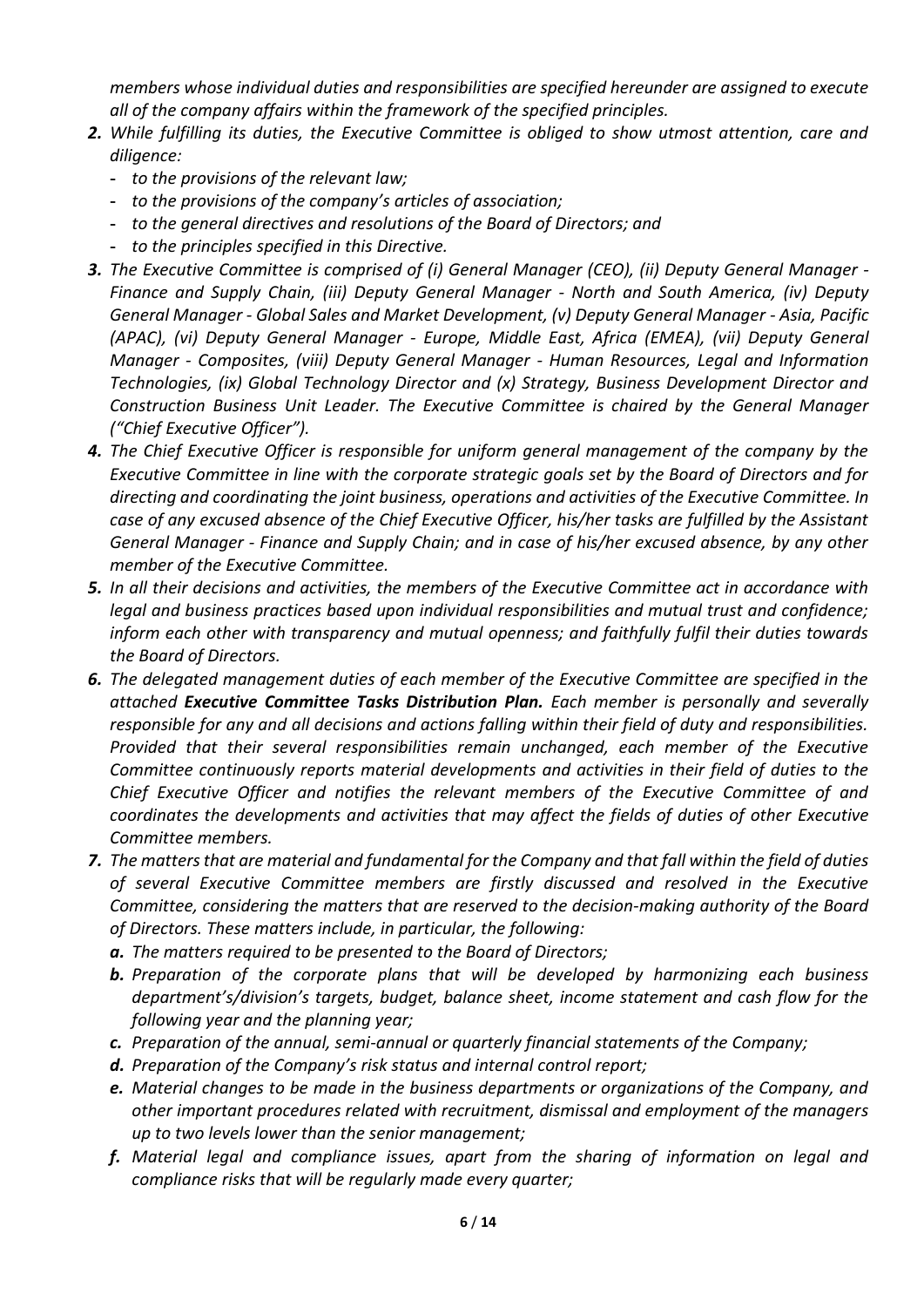*g. The matters related with corporate communications and representation of the Company in the public;* 

*h. Critical issues creating a material impact on the annual turnover of the Company.* 

*Each member of the Executive Committee is in charge and authorized to bring material issues to the agenda of the Executive committee. Each member of the Executive Committee shall inform the Executive Committee about the developments that will occur within their fields of duty and are likely to affect other members of the committee on a monthly basis.* 

*The Executive Committee may delegate its decision-making and approval powers on certain matters to an individual member or members of the Executive Committee. With a decision of the Executive Committee and especially upon the request of the relevant members of the Executive Committee, a member of the Executive Committee may assume a duty falling within the field of duty of another Executive Committee member.* 

- *8. The Executive Committee discusses the company strategy and long-term planning at least once a year, and also the operational planning of the business departments and divisions of the company at least once a year. The Executive Committee also reviews the developments about important matters at least twice a year.*
- *9. The Executive Committee presents the following matters to the Board of Directors for their approval before they are put into implementation unless such matters are exclusively reserved for the Board of Directors:* 
	- *a. Material changes with respect to the company strategy, operation field, products and services including creating new business fields, expanding the business field or getting out from a business field and agreements regarding these changes,*
	- *b. At the beginning of each fiscal year, the next year's budget (turnover, expenses, personnel and results planning) and company borrowing status and investment and financial plans for the next year,*
	- *c. Debt, surety, guarantee or similar liabilities in favor of third parties; excluding those secured in cash or with a valid letter of guarantee, ordinary treasury transactions, ordinary purchasing transactions, advances given and sales financing of products traded by the company and excluding those given in favour of affiliated companies,*
	- *d. All kinds of acquisitions and sales of affiliates, changing the legal framework of business and organizational units, especially transformations, mergers, separations, company incorporations by assignment or acquisition in companies,*
	- *e. Changing the headquarters of the company, acquiring or selling immovables or transferring commercial enterprise in a substantial amount of 3 Million Dollars and above,*
	- *f. Material changes with respect to the planning, reporting, control, risk management or accounting method and processes,*
	- *g. New material investments with a value exceeding 3 Million Dollars, purchase and sale of company*  immovables or commercial enterprises in a way that will cause a change in the field of activity of *the company,*
	- *h. Signing agreements with a value more than 10% of the annual turnover of the company,*
	- *i. Other business activities and transactions that may cause an extraordinary impact or pose an extraordinary risk in relation to the core business activities of the company, which may cover a cost or risk of USD 3 million or more.*

*If the period that will elapse until presentation of the matters listed above to the Board of Directors' approval will create a threat rather than a benefit to be gained, the Executive Committee may take a decision and implement it immediately. In such cases, the Chief Executive Officer shall manage this process in coordination with the Chairman of the Board of Directors. The Executive Committee may not take a decision by relying on this section in relation to any matters exclusively reserved for the Board of Directors pursuant to the Turkish Commercial Code.*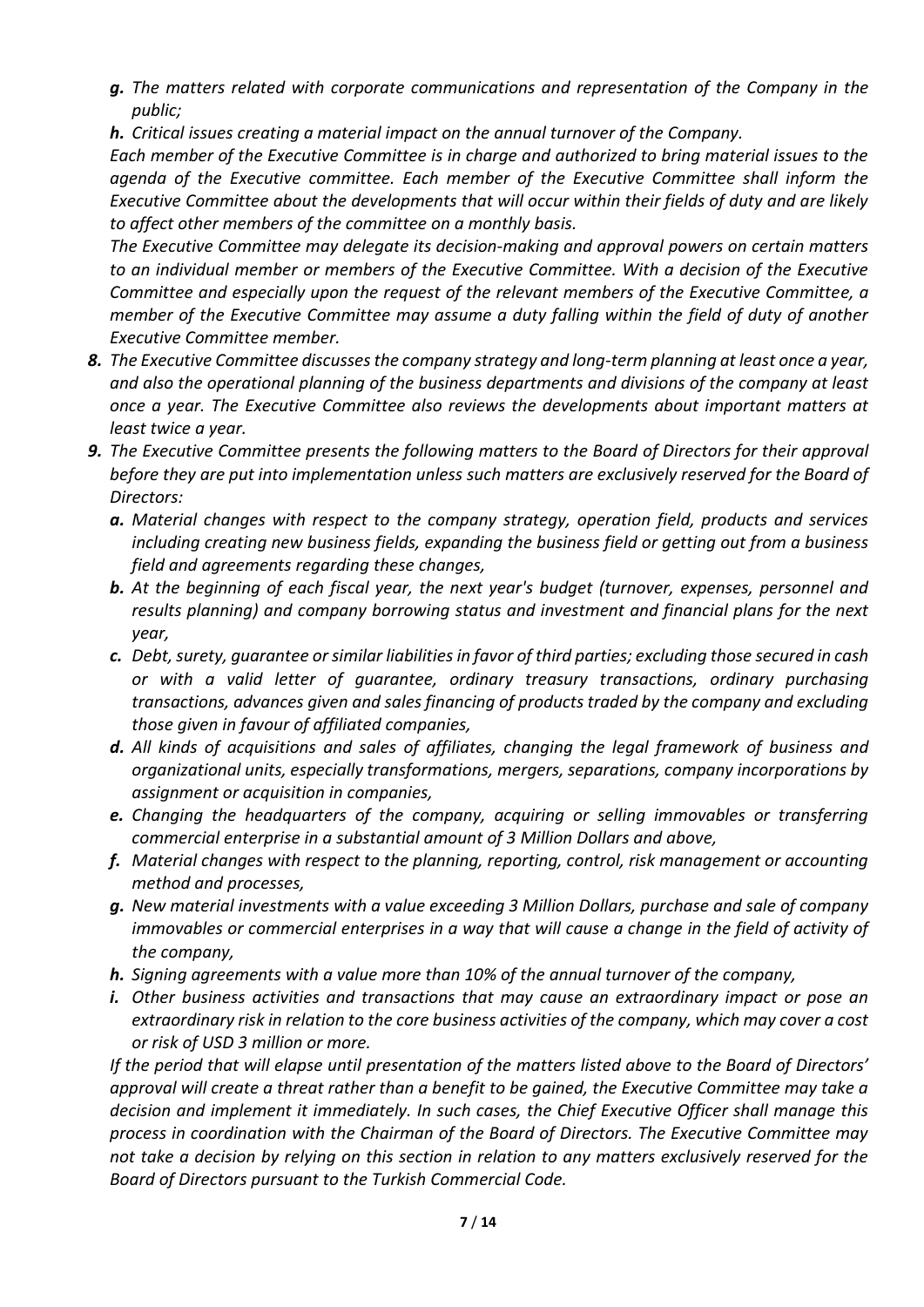*The Board of Directors may, at any time, identify any other reserved matters required to be presented to their approval.* 

#### *Article 13 : Meetings of the Executive Committee*

- *1. The Executive Committee members regularly convene at least once a month and as required by the company interests.*
- *2. The Chief Executive Officer determines the place, time and agenda of the meeting, and, if any, guest participants, by considering also the proposals of the other members of the Executive Committee and calls the relevant Executive Committee Members for a meeting with a reasonable prior notice. If the members of the Executive Committee will not be able to attend the Executive Committee meeting for any valid reason, they shall inform the Chief Executive Officer and notify the manager from their areas of responsibility designated as their proxies. The members of the Executive Committee may propose for the attendance of guest(s) in the meetings as may be necessary for the discussions to be held and decisions to be taken. The Chief Executive Officer decides on the attendance of such guests in the meetings.*
- *3. The Executive Committee convenes electronically or face to face under the chairmanship of the Chief Executive Officer. Meeting notes are electronically shared with the relevant members.*
- *4. In case of urgencies, decisions may also be taken by voting that will be conducted through exchange of letters, or via the means of communication used for long-distance correspondences or calls (fax, telephone, video conference, etc.). The meeting procedure and the decision results are stored and communicated to the members of the Executive Committee.*
- *5. The matters presented to the Executive Committee are prepared in the form of documents containing sufficient written justification and the draft decision proposed to be taken. As a rule, each member of the Executive Committee is expected to distribute to all Executive Committee members the decisions proposed to be taken in order to allow the committee members to get adequately prepared in relation thereof, at least two days before the date of meeting, except for urgent matters.*

*The proposing member(s) assure that all relevant departments are involved in the preparation of the basis for the proposal and for the relevant decision in order to ensure that each decision taken is effective on the strategic and financial goals of the company.* 

*If a member of the Executive Committee dissents from a decision taken by an Executive Committee member in part or in whole, such dissent is entered into the minutes.* 

*The proposals for investment decisions should be submitted to the Deputy General Manager (Finance and Supply Chain) before they are proposed to the Executive Committee.*

- *6. For any matters that are beyond the scope of the individual powers and responsibilities of each Executive Committee Member and subject to the joint decision of the Executive Committee, utmost efforts shall be made to ensure that the related decisions are taken unanimously by the members present in the meeting. The members of the Executive Committee must try any and all reasonable means in order to achieve the desired consensus. If a consensus cannot be reached, decisions are taken by the simple majority votes of the members present in the meeting. The proxy member attending the meeting pursuant to article 13.2. of this Internal Directive shall also participate in the voting. In the event of a tie of votes, the Chief Executive Officer also has an additional voting right. The Chief Executive Officer shall veto the decision taken and refer the issue to the Chairman of the Board of Directors if the matter voted by him has received a minority of the votes. In such cases, the Chairman of the Board of Directors shall determine how the relevant matter will be handled by the Executive Committee.*
- *7. In case of their absence for over a week, the members of the Executive Committee shall inform the Chief Executive Officer in relation thereof.*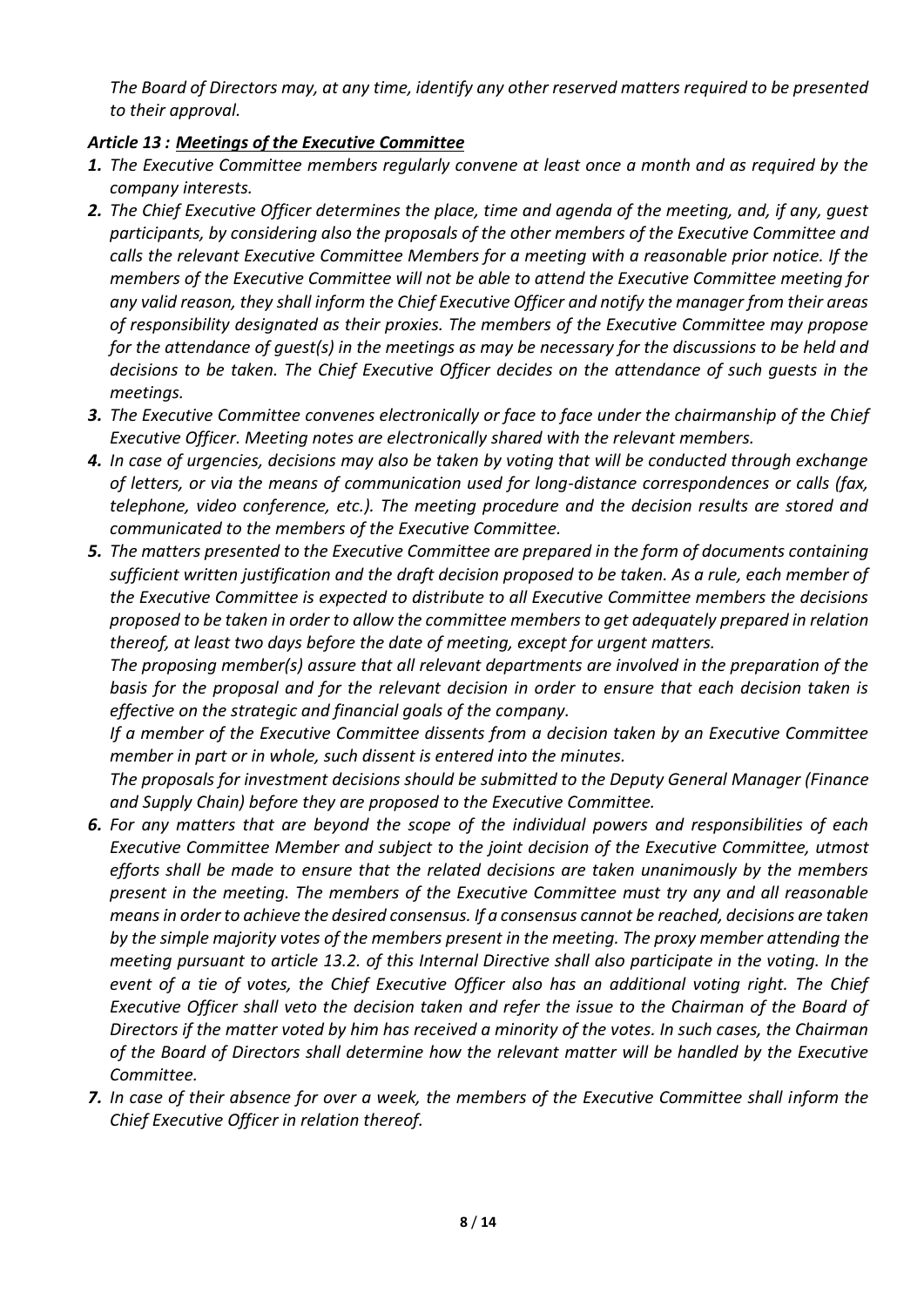#### *Article 14 : Accountability and Responsibility*

- *1. The Chief Executive Officer exercises his power of management together with the Executive Committee within the scope of Article 367 of the Turkish Commercial Code. The Chief Executive Officer may represent and bind the company jointly with any of the members of the Executive Committee in all transactions requiring commitments for and on behalf of the Company and the Chief Executive Officer represents the Executive Committee against the Board of Directors. The Chief Executive Officer is in charge of regularly reporting the issues related with the following matters to the Chairman of the Board of Directors:* 
	- *a. enforcement of the resolutions of the Board of Directors;*
	- *b. presentation to the Board of Directors of the proposals related with the issues required to be submitted for approval; and*
	- *c. important and fundamental matters, including, financial, investment or human resources planning and company profitability.*
- *2. The Executive Committee informs the Board of Directors about the following topics once a year:*
	- *a. Important risks identified as a result of the risk management assessment and measures taken against such risks;*
	- *b. Material deviations or weaknesses identified in the accounting processes and internal control and risk management systems;*
	- *c. Actual material deviations from the operative planning;*
	- *d. If any, off-balance sheet transactions and deviations not included in regular reports and the relevant financial measures;*
	- *e. Any and all breaches of law committed by a member of the Executive Committee or the employees holding important positions in the company for which sanctions have been imposed regardless of the importance of the issue, including, in particular, fraud, embezzlement, or misuse of trust;*
	- *f. Transactions contrary to other legal regulations or important risks that have come to the knowledge of the Executive Committee.*

*Except for the issues listed above, daily works and affairs are not considered within the scope of such provision of information.* 

#### *Article 15 : Rules for Prevention of Conflicts of Interest*

- *1. While performing their duties regarding the management of the company, Executive Committee members shall not pursue their own personal interests that conflict with the company's interests.*
- *2. The members of the Executive Committee shall, without delay, notify the Executive Committee of any conflicts of interest that may arise from the transactions executed by them for and on behalf of another company, no matter whether it is in the same capital group or not, as well as any and all their personal interests related with the transactions of other companies.*
- *3. The principles and conditions regarding the transactions that the members of the Executive Committee will undertake either among themselves or with the persons or companies related with them must be in line with the principles and conditions generally accepted in the relevant business field.*
- *4. The commercial transactions that the members of the Executive Committee will enter into among themselves or with group companies are subject to prior approval of the Board of Directors.*
- *5. As a general rule, Executive Committee members may undertake administrative or honorary duties or positions in the boards of directors and supervisory boards of the other commercial enterprises except for the company only if such duties or positions are in the best interests of the company and they do not prevent the relevant member of the Executive Committee from performing their primary duties. Except for the duties to be undertaken in the group companies and/or affiliates, the acceptance of any and all additional duties requires prior approval of the Chief Executive Officer.*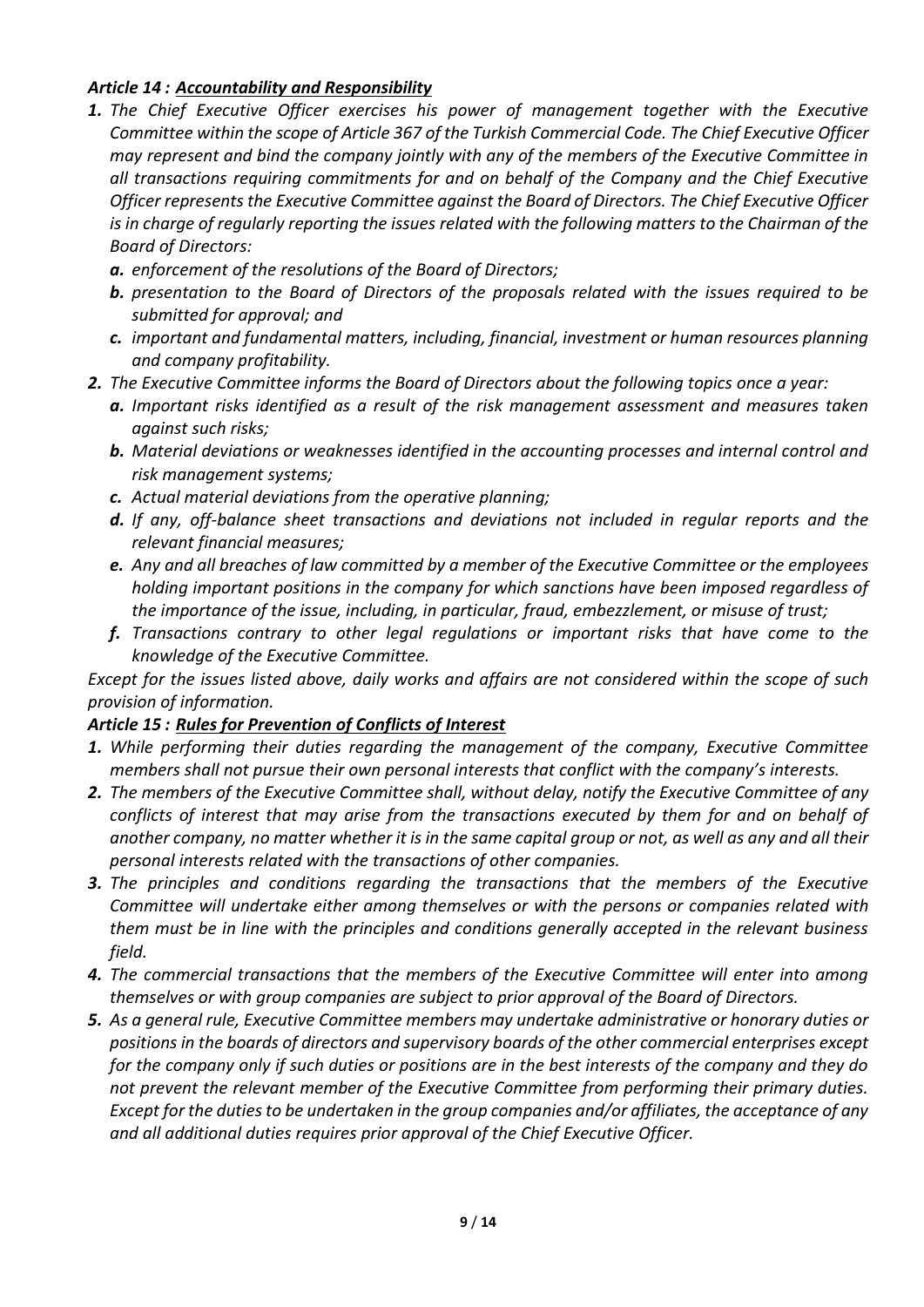# *Article 16 : Amendment of the Internal Directive*

*This Internal Directive may be amended only if it is approved by the Board of Directors.* 

#### *Article 17 : Entry into Force*

*This Internal Directive shall enter into force on the date of registration.*

*Annex: Executive Committee Tasks Distribution Plan.*

#### *Annex- Executive Committee Tasks Distribution Plan*

| <b>General Manager - Chief Executive Officer</b> | Responsible for:                                                                                                     |
|--------------------------------------------------|----------------------------------------------------------------------------------------------------------------------|
|                                                  | management of the company and execution of the                                                                       |
|                                                  | decisions and policies, representation of the Executive                                                              |
|                                                  | Board before the Board of Directors, and implementation                                                              |
|                                                  | of the duties and directions given by the Board of                                                                   |
|                                                  | Directors, representation of the Company before third                                                                |
|                                                  | parties acting in the capacity of employer representative,                                                           |
|                                                  | ensuring effective communication and coordination                                                                    |
|                                                  | among all Deputy General Managers, making and                                                                        |
|                                                  | ensuring the implementation of the decision that suits best                                                          |
|                                                  | to the interests of the company in case of conflicts of                                                              |
|                                                  | interest,                                                                                                            |
|                                                  | evaluation of the opportunities affecting future of the                                                              |
|                                                  | company and<br>encountered dangers,<br>and<br>giving                                                                 |
|                                                  | information to the Board of Directors accordingly,                                                                   |
|                                                  | ensuring that Company's mission and vision are adopted                                                               |
|                                                  | and embraced by all employees, and determining short,                                                                |
|                                                  | medium- and long-term targets for the Company to grow                                                                |
|                                                  | profitably and steadily.                                                                                             |
| <b>Deputy General Manager - Composites</b>       | Responsible for all operations and functions of the                                                                  |
| Deputy General Manager - Europe,                 | country/ region that he is responsible for within Kordsa, in                                                         |
| <b>Middle East, Africa (EMEA)</b>                | order for such operations and functions to be managed                                                                |
| Deputy General Manager - Asia, Pacific           | more effectively, accurately and efficiently, designing and                                                          |
| (APAC)                                           | implementing business strategies, plans and procedures in                                                            |
| Deputy General Manager - North and               | the relevant region of Kordsa, setting comprehensive                                                                 |
| <b>South America</b>                             | targets for performance and growth, and creating policies                                                            |
|                                                  | that encourage the corporate culture and vision.                                                                     |
|                                                  | Takes responsibility in analyzing and evaluating monthly                                                             |
|                                                  | reports in order to monitor profitability and efficiency, and                                                        |
|                                                  | in determining short or long-term goals in order for the<br>operations in the relevant region of Kordsa to rise in a |
|                                                  | balanced and profitable manner.                                                                                      |
|                                                  | Manages all the work that is done to ensure that the                                                                 |
|                                                  | region is compatible with economic, financial, legal, social                                                         |
|                                                  | and technological conditions.                                                                                        |
|                                                  | Follows-up the operations in the region. Leads the                                                                   |
|                                                  | managers to encourage employees for maximum                                                                          |
|                                                  | performance and loyalty.                                                                                             |
|                                                  | Evaluates performance by analyzing and interpreting                                                                  |
|                                                  | relevant data and shares the relevant reports with CEO on                                                            |
|                                                  | all important issues. Follows the purchasing activities in                                                           |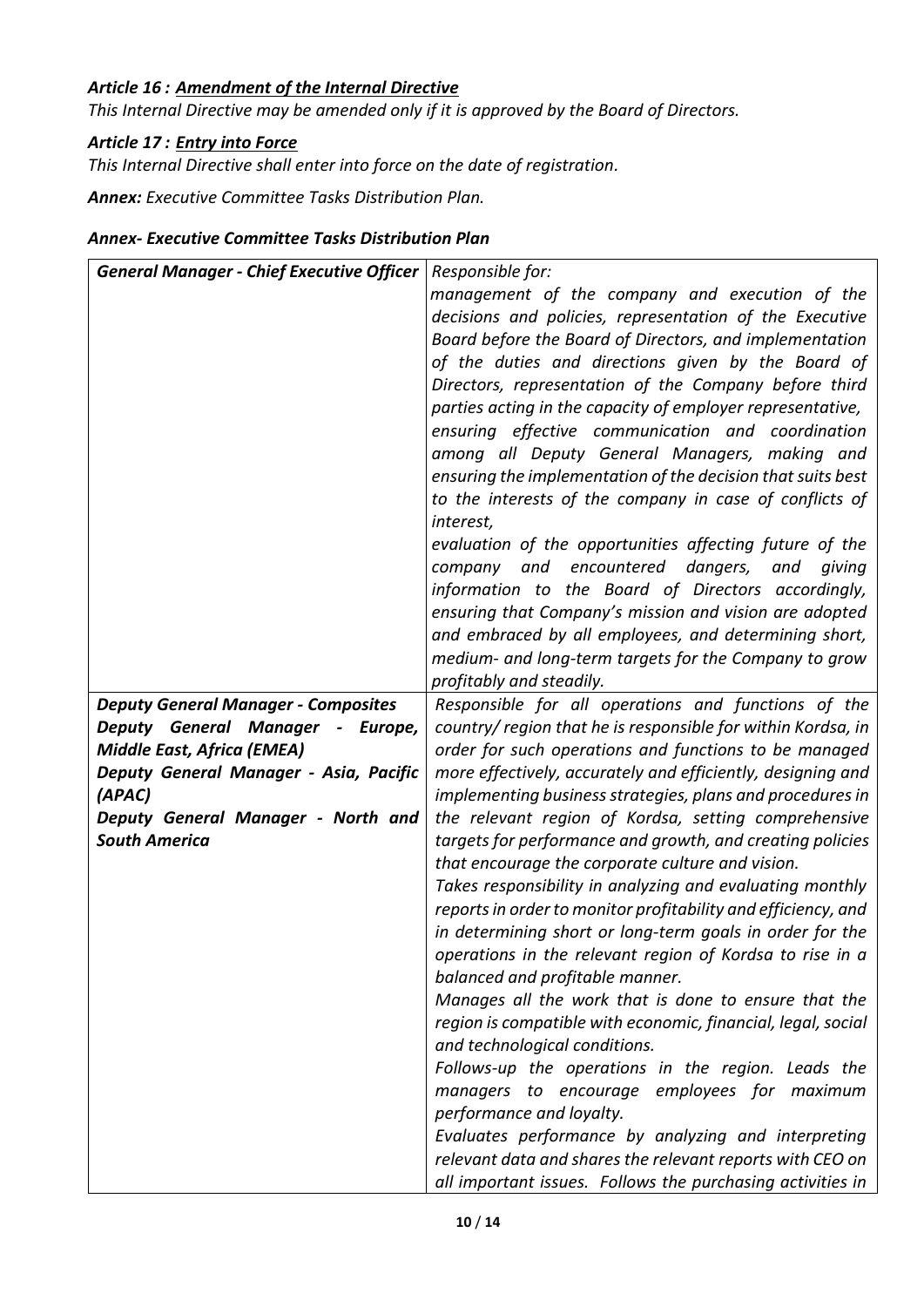|                                                          | the region. Takes part in the process in relation to the     |
|----------------------------------------------------------|--------------------------------------------------------------|
|                                                          | growth activities (investments, acquisitions, etc.) and      |
|                                                          | relationships with partners / vendors.                       |
|                                                          | During his duty in the region; in addition to his            |
|                                                          | responsibilities as the Regional Deputy General Manager      |
|                                                          | (COO), he also takes part in the execution of the strategies |
|                                                          | developed by the senior management team and in the           |
|                                                          | creation of new strategies.                                  |
|                                                          |                                                              |
| Deputy General Manager - Finance and                     | In order for Kordsa to realize its goals in line with its    |
| <b>Supply Chain</b>                                      | strategic goals, it ensures the planning and compliance of   |
|                                                          | all functions within the scope of the supply chain, while at |
|                                                          | the same time develops its financial strategies.             |
|                                                          | Manages the determination of company strategies and          |
|                                                          | corporate planning. Performs annual and periodic budget      |
|                                                          | analysis and suggestions based on its goals. Manages risk    |
|                                                          | management, budgeting and taxation activities. Develops      |
|                                                          | financial policies and strategies in order for the financial |
|                                                          | systems of the company to be strong, compliant and to        |
|                                                          | support both current operations and future growth.           |
|                                                          | Analyses the company's balance sheet, profit and loss        |
|                                                          | statements, and creates financial risk and competitor        |
|                                                          | analysis. Determines the improvements that can be made       |
|                                                          | by evaluating the financial processes or transactions of the |
|                                                          | company.                                                     |
|                                                          | Ensures that strategic decisions are taken with a high       |
|                                                          | profitability and efficiency understanding, in matters such  |
|                                                          | as strengthening risk management, investments and            |
|                                                          | resource management in order to increase<br>the              |
|                                                          | performance and added value of the company.                  |
|                                                          | Controls and monitors the activities carried out in the      |
|                                                          |                                                              |
|                                                          | supply chain process. Manages strategic planning             |
|                                                          | processes in a way to balance demand and supply in order     |
|                                                          | to achieve the most efficient results in the supply chain.   |
| <b>Deputy General Manager</b><br>Human<br>$\blacksquare$ | Takes part in the planning and execution of Kordsa's         |
| <b>Information</b><br>Resources,<br>Legal<br>and         | human resources policies and programs. Follows Kordsa's      |
| <b>Technologies</b>                                      | information technology projects on a global scale, works     |
|                                                          | in coordination with the manager of Global Information       |
|                                                          | Technologies and makes decisions regarding<br>the            |
|                                                          |                                                              |
|                                                          | processes of system development and projects in the          |
|                                                          | regions.                                                     |
|                                                          | Responsible for the preparation and updating of Human        |
|                                                          | Resources policies and procedures. Manages the process       |
|                                                          | of implementing appropriate programs by following the        |
|                                                          | trends in the human resources sector and determining the     |
|                                                          | right needs within the company regarding training and        |
|                                                          | development. Determines the main strategy of the process     |
|                                                          | by guiding the Human Resources teams in line with the        |
|                                                          | company culture and goals with respect to the experiences    |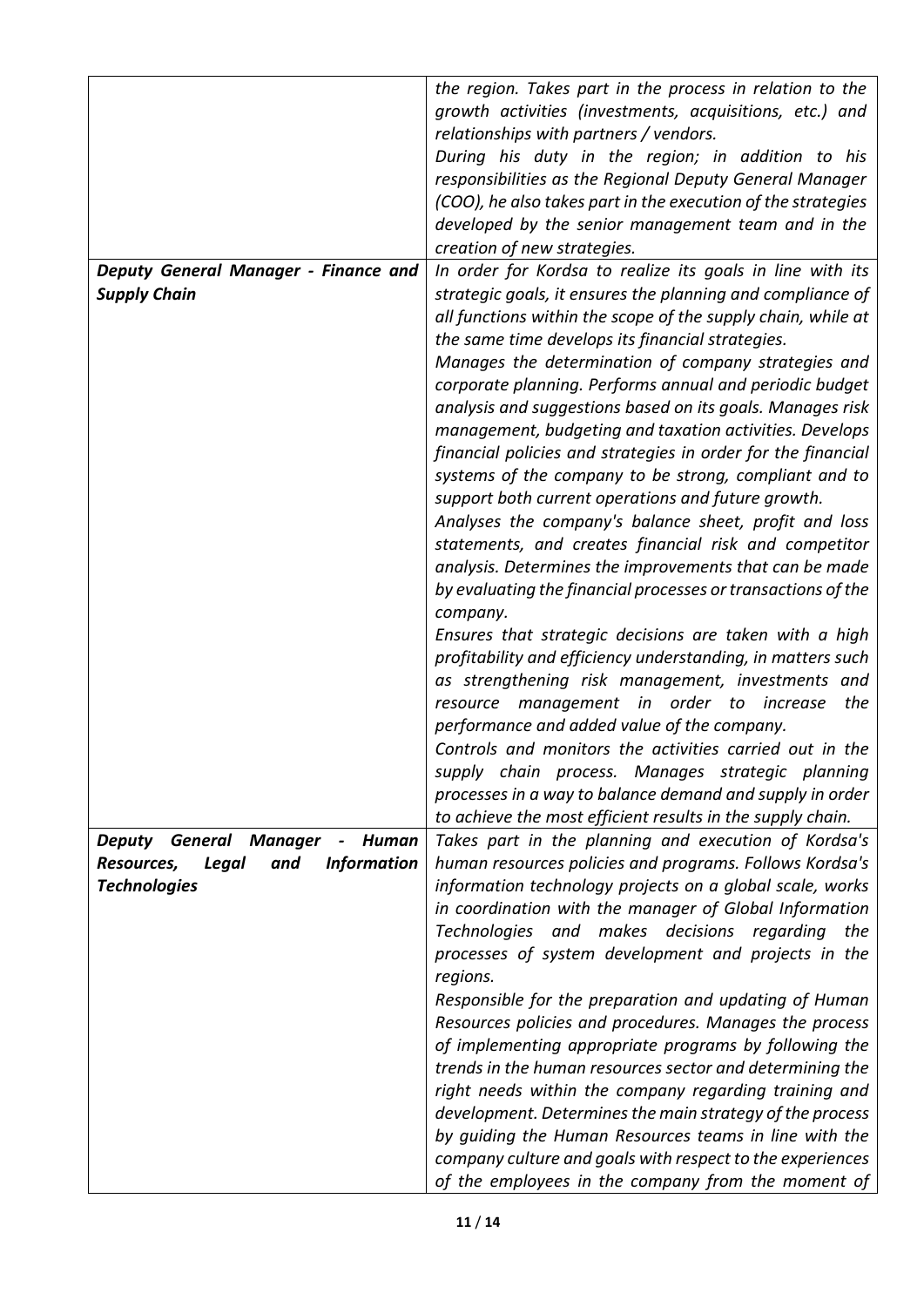|                                              | recruitment. Manages international assignment, in-house                                                             |
|----------------------------------------------|---------------------------------------------------------------------------------------------------------------------|
|                                              | career planning and backup systems. Manages Kordsa's                                                                |
|                                              | global cultural activities. Develops strategies to provide                                                          |
|                                              | equal opportunities for the employees on a global scale by                                                          |
|                                              | examining the analyses and reports in all regions of                                                                |
|                                              | Kordsa.                                                                                                             |
|                                              | Works in coordination with the legal department and                                                                 |
|                                              | takes part in the efficient management of the company's                                                             |
|                                              | legal issues. Responsible for the continuation of its                                                               |
|                                              | activities in accordance with the legal regulations of the                                                          |
|                                              | countries where the company operates. Ensures that                                                                  |
|                                              | relevant stakeholders are correctly informed on related                                                             |
|                                              | issues. Ensures that the company activities are carried out                                                         |
|                                              | within the framework of ethics and compliance rules.                                                                |
|                                              | Takes part in the follow-up of legal risks associated with                                                          |
|                                              | business strategy and operations.                                                                                   |
|                                              | Responsible for tracking Kordsa's global IT activities.                                                             |
|                                              | Involved in the creation of an advanced digital vision for                                                          |
|                                              | the company, and the creation of strategies in competitive                                                          |
|                                              |                                                                                                                     |
|                                              | technology solutions. Responsible for reviewing reports                                                             |
|                                              | containing technology risks and evaluating required                                                                 |
|                                              | recovery / backup activities. Oversees the annual IT                                                                |
|                                              | budget and ensures cost effectiveness. Evaluates new and                                                            |
|                                              | / or replacement hardware and software purchasing                                                                   |
|                                              | decisions.                                                                                                          |
| <b>Deputy General Manager - Global Sales</b> | Responsible for realizing the objectives of Kordsa in line                                                          |
| and Market Development                       | with its strategic goals, determining new business                                                                  |
|                                              | opportunities and projects by conducting sector and                                                                 |
|                                              | market research, establishing sustainable customer                                                                  |
|                                              | relations and making process improvement studies. Deals<br>with and manages all global sales channels of Kordsa and |
|                                              | ensures a sustainable sales environment.                                                                            |
|                                              | Responsible for initiating new projects with globally                                                               |
|                                              | contacted producers, especially in strategic customer                                                               |
|                                              |                                                                                                                     |
|                                              | segments of Kordsa, managing the portfolios carried out<br>and managing the operations carried out to achieve the   |
|                                              | expected profitability targets.                                                                                     |
|                                              | Develops sales and market development policies that will                                                            |
|                                              | increase the performance and added value of the                                                                     |
|                                              | company, and ensures that strategic decisions are taken                                                             |
|                                              |                                                                                                                     |
|                                              | with a high profitability and efficiency understanding in<br>matters such as investments and resource management.   |
|                                              | Develops strategies for expanding market areas and                                                                  |
|                                              |                                                                                                                     |
|                                              | creating sales channels by creating new market areas.                                                               |
| <b>Global Technology Director</b>            | Undertakes the main responsibilities of all global                                                                  |
|                                              |                                                                                                                     |
|                                              | technology functions of Kordsa such as new product and                                                              |
|                                              | process development, project portfolio management and<br>intellectual property management.                          |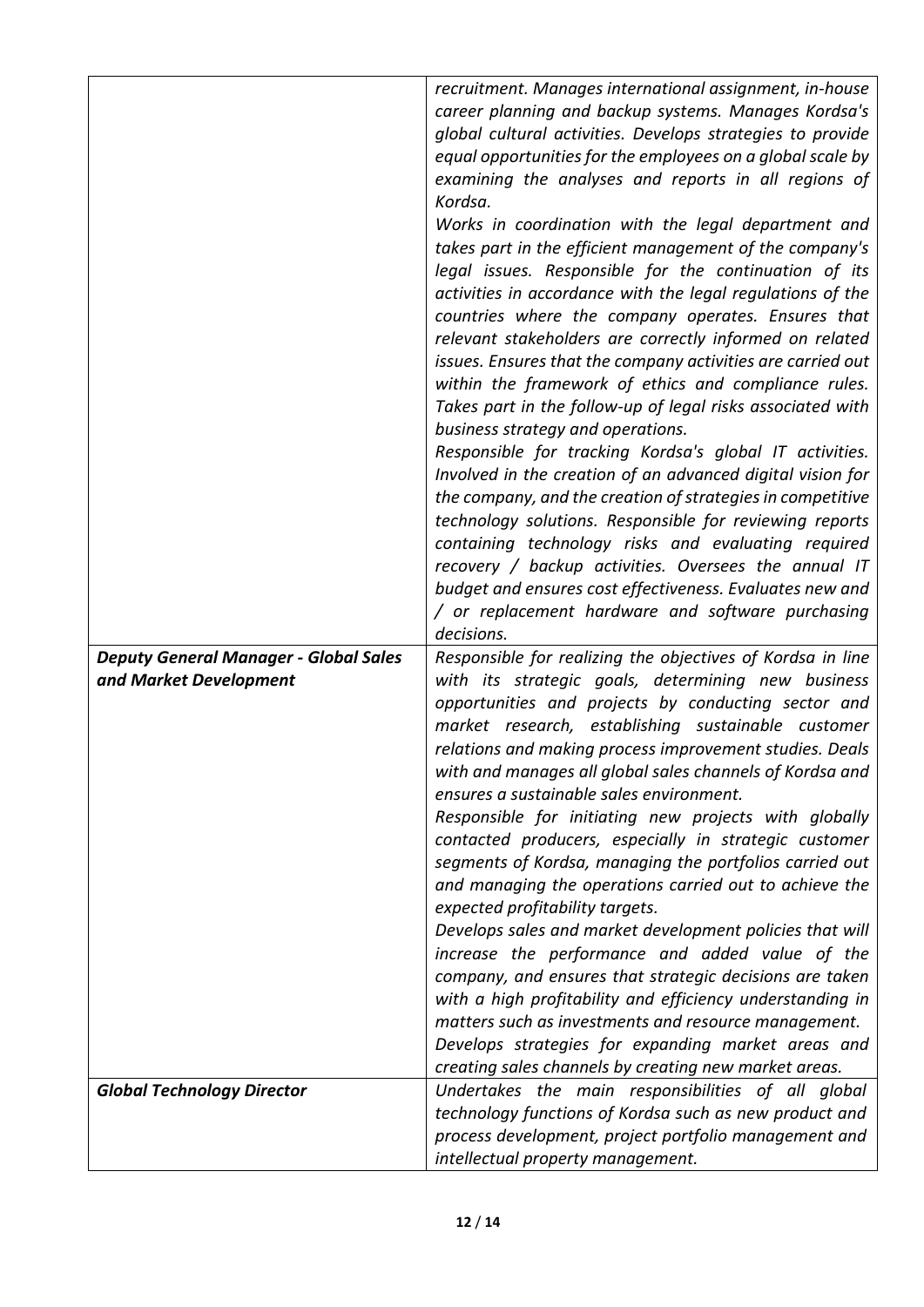|                                                | Coordinates with Tire Reinforcement, Chemicals and<br>Laboratories, Industrialization and Approvals, Global<br>Engineering, Construction Reinforcement, Thin Film and |
|------------------------------------------------|-----------------------------------------------------------------------------------------------------------------------------------------------------------------------|
|                                                | Flexible Electronic Platforms, that are under the<br>technology function and where processes related to                                                               |
|                                                | Kordsa's main business lines are managed, responsible for                                                                                                             |
|                                                | the project management, new product development and                                                                                                                   |
|                                                | effective management of the intellectual property rights                                                                                                              |
|                                                | portfolio. Apart from this, it ensures the execution of R&D                                                                                                           |
|                                                | activities on the journey of turning Kordsa into an<br>advanced material company and the development of                                                               |
|                                                | external collaborations with the Market Development and                                                                                                               |
|                                                | Business Development Team. In line with the goals of                                                                                                                  |
|                                                | Kordsa, it develops strategies for the development and                                                                                                                |
|                                                | commercialization of new products for the similar                                                                                                                     |
|                                                | industries that will provide added value to the company.<br>Takes part in the management of the portfolio for the new                                                 |
|                                                | products and process innovation management processes.                                                                                                                 |
| <b>Strategy, Business Development Director</b> | In line with the global vision and strategic goals of Kordsa                                                                                                          |
| and Construction Business Unit Leader          | and strengthening its empowering position;                                                                                                                            |
|                                                | Initiates the drives regarding the creation and realization                                                                                                           |
|                                                | of growth strategies in Tire, Composite, Construction<br>Business Units and new business fields and the strategic                                                     |
|                                                | transformation of Kordsa, manages and implements the                                                                                                                  |
|                                                | relevant project portfolio in line with the time plan and                                                                                                             |
|                                                | goals.                                                                                                                                                                |
|                                                | Ensures the necessary coordination with the teams of                                                                                                                  |
|                                                | <b>Business</b><br>Development<br>Strategy<br>and<br>Unit<br>and<br>Construction Business Unit and related functions, and                                             |
|                                                | ensures that initiatives are managed in accordance with                                                                                                               |
|                                                | the budget and company goals. Plays an active role in                                                                                                                 |
|                                                | communicating the determined company strategic                                                                                                                        |
|                                                | priorities and transferring them to company levels                                                                                                                    |
|                                                | through SPP and / or target management systems.<br>Makes necessary studies regarding macro trends,                                                                    |
|                                                | tendencies, customer needs, competition dynamics and                                                                                                                  |
|                                                | all other necessary studies to determine potential new                                                                                                                |
|                                                | business areas; creates the road map for entering the                                                                                                                 |
|                                                | determined priority business areas and coordinates the                                                                                                                |
|                                                | necessary organic / inorganic growth steps and                                                                                                                        |
|                                                | implements them.<br>Responsible for the coordination and execution of all                                                                                             |
|                                                | processes with respect to company / asset / facility                                                                                                                  |
|                                                | purchases that are aimed to be realized in line with the                                                                                                              |
|                                                | strategic priorities of Kordsa, as well as the processes                                                                                                              |
|                                                | necessary for the compliance of the relevant companies                                                                                                                |
|                                                | with the processes of Kordsa, following the purchase.<br>Supports the improvement of Strategy and Business                                                            |
|                                                | Development<br>other<br>related<br>and<br>processes<br>and                                                                                                            |